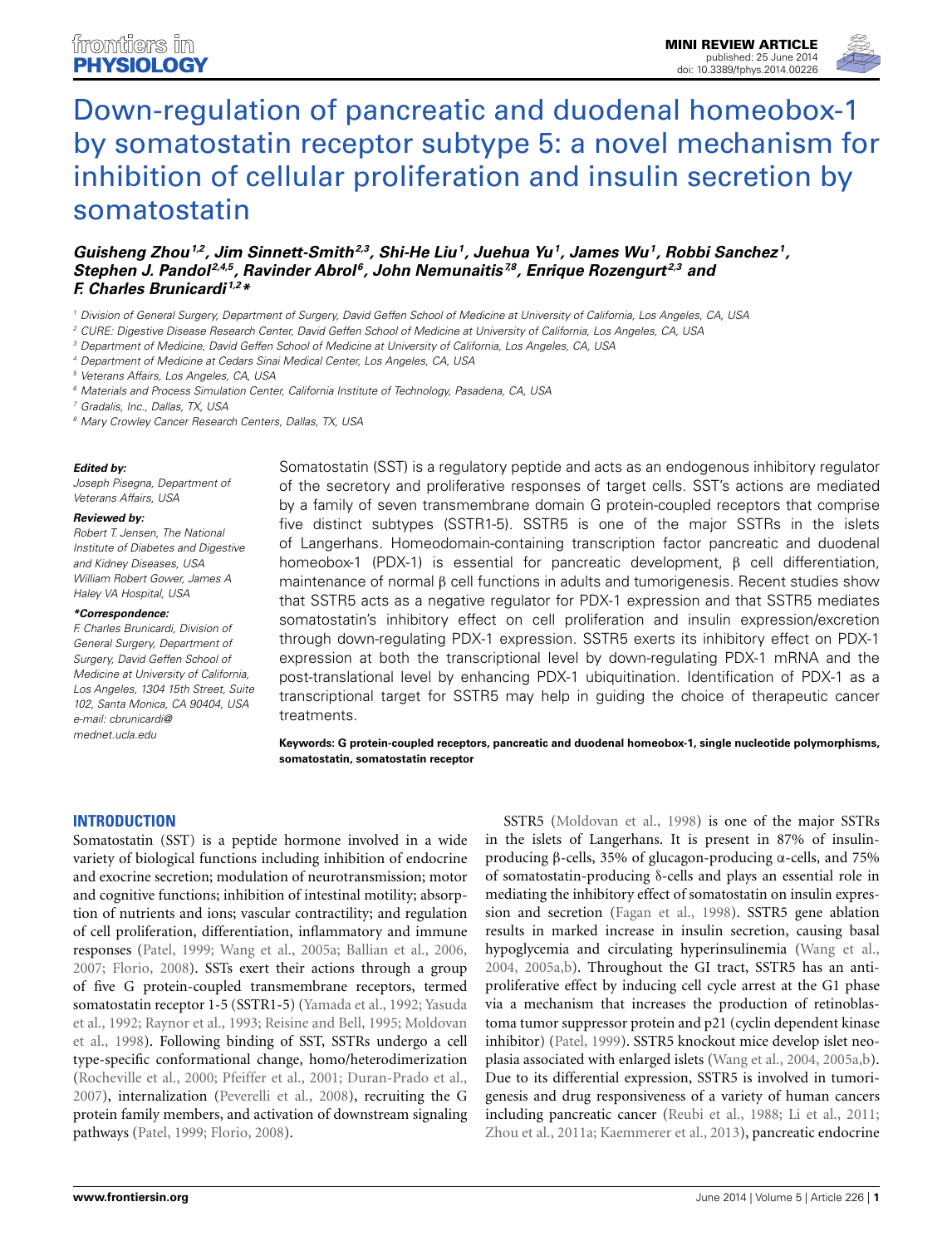tumors (PETs) [\(Zhou et al., 2011b,](#page-6-6) [2012](#page-6-7); [Kaemmerer et al.,](#page-4-6) [2013\)](#page-4-6), pulmonary neuroendocrine tumors [\(Tsuta et al.](#page-6-8), [2012](#page-6-8)), gastroenteropancreatic neuroendocrine tumors [\(Kim et al.,](#page-4-7) [2011a](#page-4-7)[;](#page-5-9) [Sclafani et al., 2011](#page-5-8)[\),](#page-5-9) [small](#page-5-9) [cell](#page-5-9) [lung](#page-5-9) [cancer](#page-5-9) [\(](#page-5-9)Oddstig et al., [2011](#page-5-9)), gallbladder cancer [\(Guo et al., 2013\)](#page-4-8), colon cancer [\(Wang et al., 2013](#page-6-9)[\),](#page-5-10) [endocrine](#page-5-10) [pituitary](#page-5-10) [tumors](#page-5-10) [\(](#page-5-10)Nishioka et al., [2011](#page-5-10); [Mayr et al., 2013](#page-5-11); [Chinezu et al.](#page-4-9), [2014](#page-4-9)), thyroid cancer [\(Ocak et al.](#page-5-12)[,](#page-4-10) [2013](#page-5-12)[\),](#page-4-10) [corticotroph](#page-4-10) [adenomas](#page-4-10) [\(](#page-4-10)Fleseriu and Pete[rsenn,](#page-5-13) [2013](#page-4-10)[\), prostate cancer](#page-5-13) [\(Gu et al., 2010](#page-4-11)[;](#page-5-13) Mazzucchelli et al., [2011;](#page-5-13) [Lattanzio et al.](#page-4-12), [2013\)](#page-4-12), and breast cancer [\(Gu et al.,](#page-4-11) [2010\)](#page-4-11). SSTR5 is also involved in the regulation of angiogenesis [\(Zatelli et al.](#page-6-10)[,](#page-6-9) [2001](#page-6-10)[\) and apoptosis](#page-6-9) [\(Qiu et al.](#page-5-14)[,](#page-6-9) [2006](#page-5-14)[;](#page-6-9) Wang et al., [2013](#page-6-9)). This is consistent with microarray studies of pancreatic RNA from SSTR5−*/*<sup>−</sup> mice in which ablation of SSTR5 results in up-regulation of proliferated and angiogenic genes and suppression of apoptotic genes [\(Patel et al.](#page-5-15), [2009](#page-5-15)).

Pancreatic and duodenal homeobox-1 (PDX-1) is an evolutionally conserved, homeodomain-containing β-cell-specific transcription factor [\(Leonard et al.](#page-4-13), [1993](#page-4-13); [Ohlsson et al.](#page-5-16), [1993;](#page-5-16) [Olson et al., 1993;](#page-5-17) [Miller et al.](#page-5-18), [1994](#page-5-18); [Marshak et al., 1996;](#page-5-19) [Macfarlane et al.](#page-5-20), [1997\)](#page-5-20). PDX-1 functions as a master regulator for a variety of cellular events including pancreatic development [\(Jonsson et al.](#page-4-14), [1994;](#page-4-14) [Stoffers et al., 1997\)](#page-5-21), β cell differentiation [\(Zhou et al.](#page-6-11), [2008\)](#page-6-11) and postnatal β-cell function and survival [\(Ashizawa et al.](#page-4-15), [2004\)](#page-4-15). PDX-1 expression in adults is essentially restricted to the nuclei of approximately 90% of insulinproducing islet β cells where it binds to the promoters of insulin [\(Ohlsson et al., 1993\)](#page-5-16), glucose transporter 2 [\(Ohlsson et al.](#page-5-16), [1993](#page-5-16)), islet amyloid polypeptide [\(Serup et al.](#page-5-22), [1996](#page-5-22); [Macfarlane et al.,](#page-5-23) [2000\)](#page-5-23), and glucokinase [\(Watada et al.](#page-6-12), [1996](#page-6-12)). It regulates their expression, thus playing a critical role in maintaining mature β-cell function since all of these genes are critical for glucose sensing and insulin synthesis. As a result, PDX-1 plays an essential role in development of diabetes [\(Ahlgren et al.](#page-3-0), [1998;](#page-3-0) [Brissova et al.,](#page-4-16) [2002;](#page-4-16) [Al-Quobaili and Montenarh](#page-3-1), [2008;](#page-3-1) [Gauthier et al., 2009](#page-4-17)). Increasingly, studies show that PDX-1 is also involved in tumorigenesis. PDX-1 is aberrantly overexpressed in a variety of human cancers including pancreatic, gastric, liver, colon, breast, prostate, kidney, lung, and ovarian cancer [\(Koizumi et al.](#page-4-18), [2003;](#page-4-18) [Sakai et al.,](#page-5-24) [2004;](#page-5-24) [Wang et al., 2005c;](#page-6-13) [Leys et al., 2006](#page-4-19); [Miyatsuka et al.](#page-5-25), [2006;](#page-5-25) [Liu et al.](#page-5-26), [2007](#page-5-26); [Jonmarker et al., 2008](#page-4-20)) and pancreatic neuroendocrine tumor [\(Liu et al., 2012;](#page-5-27) [Zhou et al., 2012](#page-6-7)). Moreover, PDX-1 overexpression in patients with cancers is significantly correlated with the pathological parameters (e.g., metastasis and histological grade) [\(Koizumi et al., 2003;](#page-4-18) [Liu et al.](#page-5-26), [2007](#page-5-26)). In addition, PDX-1 is specifically increased in human placentas from intra-uterine growth restriction (IUGR) and preeclampsia (PE) + IUGR pregnancies [\(Buffat et al., 2007](#page-4-21)) and represses transcriptional activity of the T-box-containing transcription factor TBX15 in a methylation-dependent manner [\(Chelbi et al.](#page-4-22), [2011\)](#page-4-22).

SST's effects on cellular functions are at least in part mediated by its ability to regulate transcription factors. For example, octreotide, a somatostatin analog, inhibits mRNA expression of transcription factor c-fos and AP-1 binding activity stimulated by dibutyryl adenosine 3′,5′-cyclic monophosphate, serum and phorbol ester 12-*O*-tetradecanoylphorbol-13-acetate (TPA) [\(Todisco et al.](#page-6-14), [1994](#page-6-14), [1995\)](#page-6-15). In this mini review, we summarize recent findings that PDX-1 acts as another transcription factor that is subject to the inhibitory regulation by SSTR5-mediated somatostatin signaling.

## **NEGATIVE REGULATION OF PDX-1 BY SSTR5 SSTR5 DOWN-REGULATES PDX-1**

PDX-1 is subject to positive regulation by glucose (21), glucagon-like peptide 1 (GLP-1) [\(Buteau et al., 1999](#page-4-23); [Wang et al.,](#page-6-16) [1999;](#page-6-16) [Movassat et al.](#page-5-28), [2002;](#page-5-28) [Li et al., 2005](#page-5-29)) and palmitic acid [\(Arantes et al., 2006](#page-3-2)). PDX-1 also is negatively regulated by DNA damage [\(Lebrun et al., 2005](#page-4-24)), oxidative stress [\(Boucher et al.,](#page-4-25) [2006](#page-4-25)[\), and advanced glycation end-products \(AGEs\) \(](#page-5-30)Puddu et al., [2010\)](#page-5-30) under different physiological conditions. RPL-1980 is a SSTR5 specific agonist which proves that SSTR5 is the SSTR subtype responsible for inhibiting glucose-stimulated insulin secretion [\(Fagan et al.](#page-4-4), [1998;](#page-4-4) [Zhou et al.](#page-6-17), [2011c\)](#page-6-17). Recent studies show that RPL-1980 abolishes GLP-1-stimulated PDX-1 expression in mouse insulinoma β-TC6 cells [\(Zhou et al.](#page-6-7), [2012\)](#page-6-7), indicating that SSTR5-mediated somatostatin signaling is a potential novel negative regulator for PDX-1 expression. Further biochemical and genetic studies confirm the negative regulation of PDX-1 expression by SSTR5 [\(Zhou et al.](#page-6-7), [2012\)](#page-6-7). The evidence includes: (1) increased expression of SSTR5 inhibits PDX-1 expression likely due to increased PDX-1 ubiquitination; and (2) knockdown of SSTR5 by SSTR5 shRNA in β-TC6 cells results in increased PDX-1 expression and enhanced insulin secretion in response to a high concentration of glucose. These findings are consistent with the fact that SSTR5 mediates the inhibitory effect of som[atostatin on insulin secretion](#page-6-18) [\(Fagan et al., 1998](#page-4-4)[;](#page-6-18) Tirone et al., [2003](#page-6-18)). A SSTR5 knockdown-induced increase of PDX-1 expression in mouse insulinoma MIN6 cells is accompanied by elevated expression of cyclin E and cdk4 and decreased expression of p21, p27, and p53, supporting previous studies showing that [SSTR5 inhibits cell proliferation](#page-4-26) [\(Fagan et al., 1998](#page-4-4)[;](#page-4-26) Feanny et al., [2008](#page-4-26)) and promotes apoptosis [\(Qiu et al., 2006\)](#page-5-14). This also is consistent with a previous study showing that SSTR5 contributes to the induction of cyclin-dependent kinase inhibitor p27 [\(Grant et al., 2008\)](#page-4-27); and (3) genetic ablation of SSTR5 results in increased expression of PDX-1, which is accompanied by increased expression of insulin and proliferating cell nuclear antigen (PCNA) in *sstr5*−*/*<sup>−</sup> islets. Also consistent is the finding that all three SSTR5 knockout mice (general SSTR5−*/*−, β cell-specific SSTR5−*/*<sup>−</sup> and SSTR1/5−*/*−, SSTR1 and SSTR5 double knockout) develop islet hyperplasia, increased numbers of islets and islet neogenesis compared with littermate wild type controls [\(Wang et al., 2004](#page-6-3), [2005a](#page-6-0)[,b\)](#page-6-4). Given the essential role of PDX-1 in insulin expression [\(Ashizawa et al., 2004;](#page-4-15) [Kaneto et al.,](#page-4-28) [2007\)](#page-4-28) and cell proliferation [\(Feanny et al., 2008\)](#page-4-26), these studies support a new concept that SSTR5 may mediate the inhibitory effect of somatostatin on insulin expression and secretion and cell proliferation through a mechanism involving inhibiting PDX-1 expression.

## **SSTR5 P335L, A HYPOFUNCTIONAL SNP, CAUSES UP-REGULATION OF PDX-1**

Single nucleotide polymorphisms (SNPs) are the most common type of genetic variations in the human genome, which can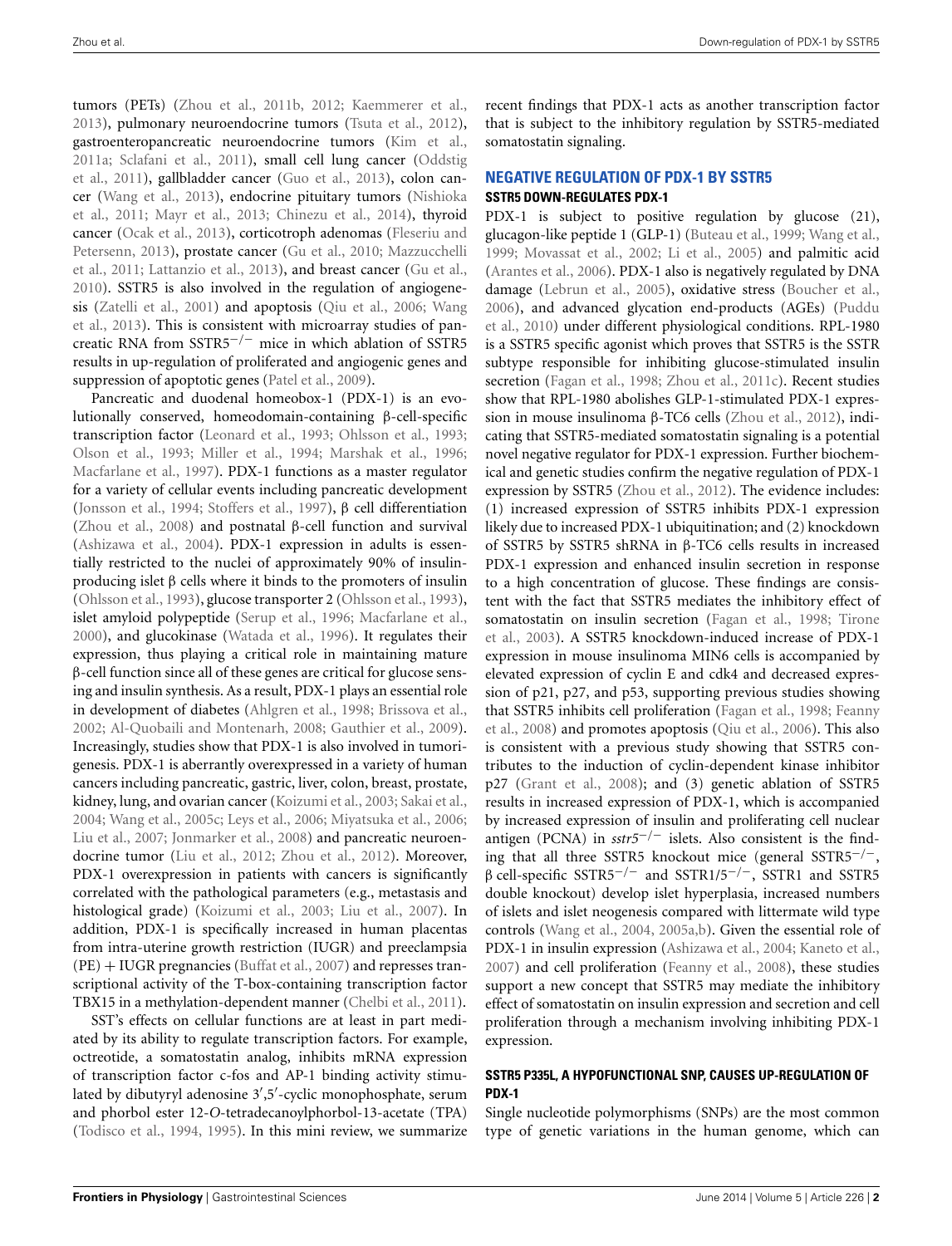occur in all coding, non-coding and regulatory regions of a gene [\(Botstein and Risch, 2003\)](#page-4-29). A number of SNPs of SSTR5 have been identified, including 20 missense variations (A19T, P34S, G37R, A40T, L48M, A52V, W105R, P109S, V180M, R229K, R234C, R248C, L251S, V267I, R312C, A327V, T333M, P335L, R339K and G357R) [\(http://www.ncbi.nlm.nih.gov/projects/SNP/](http://www.ncbi.nlm.nih.gov/projects/SNP/snp_ref.cgi?chooseRs=allandgo=GoandlocusId=6755) [snp\\_ref.cgi?chooseRs](http://www.ncbi.nlm.nih.gov/projects/SNP/snp_ref.cgi?chooseRs=allandgo=GoandlocusId=6755)=allandgo=GoandlocusId=6755). Genome sequence analysis identified a number of SSTR5 gene mutations in human pancreatic cancer and pancreatic neuroendocrine tumors. Among them, SSTR5 P335L is a non-synonymous SNP resulting from a C to T change at the 1004th nucleotide of the human SSTR5 gene [\(Zhou et al., 2011c](#page-6-17)). The SNP widely exists in the human population and in patients with pancreatic cancer [\(Li et al.](#page-4-5), [2011](#page-4-5); [Zhou et al.](#page-6-17), [2011c](#page-6-17)) and pancreatic neuroendocrine tumors [\(Zhou et al.](#page-6-6), [2011b\)](#page-6-6), which are race-dependent. SSTR5 P335L acts as a hypofunctional SNP since SSTR5 P335L enhances cell proliferation in contrast to wild-type SSTR5 [\(Zhou et al., 2011c\)](#page-6-17). Moreover, SSTR5 P335L prevents the inhibitory effects of SSTR5 agonist RPL-1980 on cell proliferation of Mia PaCa-2 cells and glucose-stimulated insulin secretion from mouse insulinoma β-TC6 cells, while wild-type SSTR5 enhances the effects [\(Zhou et al.](#page-6-17), [2011c\)](#page-6-17). Consistently, SSTR5 P335L enhances PDX-1 expression with an accompanied decreased PDX-1 ubiquitination [\(Zhou et al., 2012\)](#page-6-7). These studies further confirm that SSTR5 is a negative regulator for PDX-1 expression.

### **DOWN-REGULATION OF PDX-1 BY SSTR5 OCCURS AT BOTH TRANSCRIPTIONAL AND POST-TRANSLATIONAL LEVELS**

PDX-1 expression is controlled at epigenetic[\(Park et al., 2008](#page-5-31); [Ma et al., 2010](#page-5-32); [Yang et al., 2012](#page-6-19)), transcriptional [\(Wu et al.,](#page-6-20) [1997;](#page-6-20) [Gupta et al.](#page-4-30), [2008;](#page-4-30) [Sun et al.](#page-6-21), [2008;](#page-6-21) [da Silva Xavier et al.,](#page-4-31) [2010\)](#page-4-31), post-translational [phosphorylation [\(Lebrun et al.](#page-4-24), [2005](#page-4-24); [An et al.](#page-3-3), [2006,](#page-3-3) [2010](#page-3-4); [Boucher et al.](#page-4-25), [2006;](#page-4-25) [Humphrey et al.,](#page-4-32) [2010\)](#page-4-32), ubiquitination [\(Lebrun et al., 2005;](#page-4-24) [Boucher et al.](#page-4-25), [2006;](#page-4-25) [Humphrey et al.](#page-4-32), [2010](#page-4-32); [Kim et al., 2011b\)](#page-4-33), and sumoylation [\(Kishi et al.](#page-4-34), [2003\)](#page-4-34)] levels. SSTR5 knockdown-induced increase of PDX-1 expression is accompanied by an increased expression of PDX-1 mRNA, while overexpression of SSTR5 inhibits PDX-1 mRNA expression [\(Zhou et al., 2012\)](#page-6-7), indicating that SSTR5 acts as a negative regulator of PDX-1 at least partially through a mechanism of down-regulating PDX-1 mRNA. In addition, it is also found that wild-type SSTR5 enhances PDX-1 ubiquitiantion, while hypofunctional SSTR5 P335L SNP inhibits PDX-1 ubiquitination [\(Zhou et al., 2012](#page-6-7)). Thus, these studies demonstrate that SSTR5 acts as a negative regulator for PDX-1 expression and that SSTR5 exerts its inhibitory effect on PDX-1 expression at both transcriptional level (e.g., down-regulating PDX-1 mRNA) and post-translational level (e.g., enhancing PDX-1 ubiquitination and destabilizing PDX-1).

## **PERSPECTIVE**

Identification of PDX-1 as a novel transcriptional target for SSTR5-mediated somatostatin signaling greatly enhances our understanding of the cellular actions of somatostatin. SSTR5 has been shown to regulate a specific set of genes linked to cell proliferation, apoptosis, angiogenesis, immunity and tumorigenesis

[\(Patel et al.](#page-5-15), [2009](#page-5-15)). PDX-1 also regulates a group of genes related to c[ell proliferation, apoptosis, invasion and angiogenesis \(](#page-5-33)Liu et al., [2011](#page-5-33)). Given the negative regulation of PDX-1 by SSTR5 [\(Zhou et al.](#page-6-7), [2012](#page-6-7)), it is likely that somatostatin exerts its cellular actions through regulating PDX-1-targeted genes with SSTR5. In addition to SSTR5, SSTs also exert their actions through SSTR1, 2, 3, and/or 4 under different cellular context. Therefore, it will be important to further determine if other SSTR-mediated cellular functions of somatostatin also involve PDX-1.

Little is known about the molecular mechanism by which SST/SSTR5 signaling down-regulates PDX-1. The observations that SSTR5 enhances, while SSTR5 P335L inhibits, PDX-1 ubiquitination [\(Zhou et al.](#page-6-7), [2012](#page-6-7)) suggest that regulation of PDX-1 ubiquitination is a key participant in the pathways that connects SSTR5 with PDX-1. It has been shown that PDX-1 ubiquitination is subject to regulation by phosphorylation. DNAdependent protein kinase (DNA-PK) phosphorylates PDX-1 on Thr 11 and drives PDX-1 degradation by proteasome in response to DNA damage stimulation [\(Lebrun et al.](#page-4-24), [2005](#page-4-24)). Oxidative stress  $(H_2O_2)$ -stimulated, GSK-3-mediated phosphorylation of Ser 61 and Ser 66 also promotes PDX-1 proteasomal degradation [\(Boucher et al.](#page-4-25), [2006\)](#page-4-25). ERK MAP kinases have kinase activity toward PDX-1 [\(Khoo et al., 2003](#page-4-35)). It has been shown that SSTmediated growth inhibition of human pituitary adenoma and GH3 cells is associated with the down-regulation of pERK and upregulation of p27 [\(Hubina et al., 2006](#page-4-36)). In addition, somatostatin exerts its anti-migratory and anti-invasive function through inhibition of ERK 1/2 signaling via the inhibition of small G protein Rac in SHSY5Y cells [\(Pola et al.](#page-5-34), [2003](#page-5-34)). Thus, ERK MAP kinase is one of downstream signaling pathways for somatostatin. It is, thus, reasonable to speculate that somatostatin/SSTR5 signaling may inhibit EGF-stimulated ERK kinase activation, leading to down-regulation of PDX-1 expression through a mechanism involved in the regulation of PDX-1 ubiquitination and stability (**[Figure 1](#page-3-5)**). PDX-1 is a transcription factor for PDX-1 itself [\(Ashizawa et al., 2004\)](#page-4-15). Thus, it is possible that downregulation of PDX-1 mRNA by SSTR5 is due to the downregulation of PDX-1 expression by SSTR5, which, in turn, results in decreased PDX-1 transcriptional activity. Alternatively, SSTR5 may directly down-regulate PDX-1 mRNA stability, leading to decreased PDX-1 mRNA expression.

SST is an endogenous antiproliferative agent and, thus, a promising antitumor agent [\(Florio](#page-4-2), [2008;](#page-4-2) [Pyronnet et al.](#page-5-35), [2008;](#page-5-35) [Bodei et al.](#page-4-37), [2009;](#page-4-37) [Modlin et al., 2009\)](#page-5-36). SSTR5 and other SSTRs are widely and variably expressed in a variety of tumors such as gastroenteropancreatic tumors, pituitary tumors, and carcinoid tumors. Thus, these receptors represent the molecular basis for the clinical use of somatostatin analogs in the treatment of endocrine tumors. However, it has been challenging that only about 50% of patients with insulinoma are responsive to the treatment of somatostatin analog and lack long-term responsiveness. It could be due to the lack of expression of the target SSTRs on the tumor surface, since 10–50% of these tumors do not express SSTRs. Genetic variation(s) within the receptors that affect their cellular functions such as SSTR5 P335L, a hypofunctional SNP [\(Zhou et al.](#page-6-17), [2011c\)](#page-6-17), may also contribute to the non-responsiveness to the treatment of somatostatin analogs.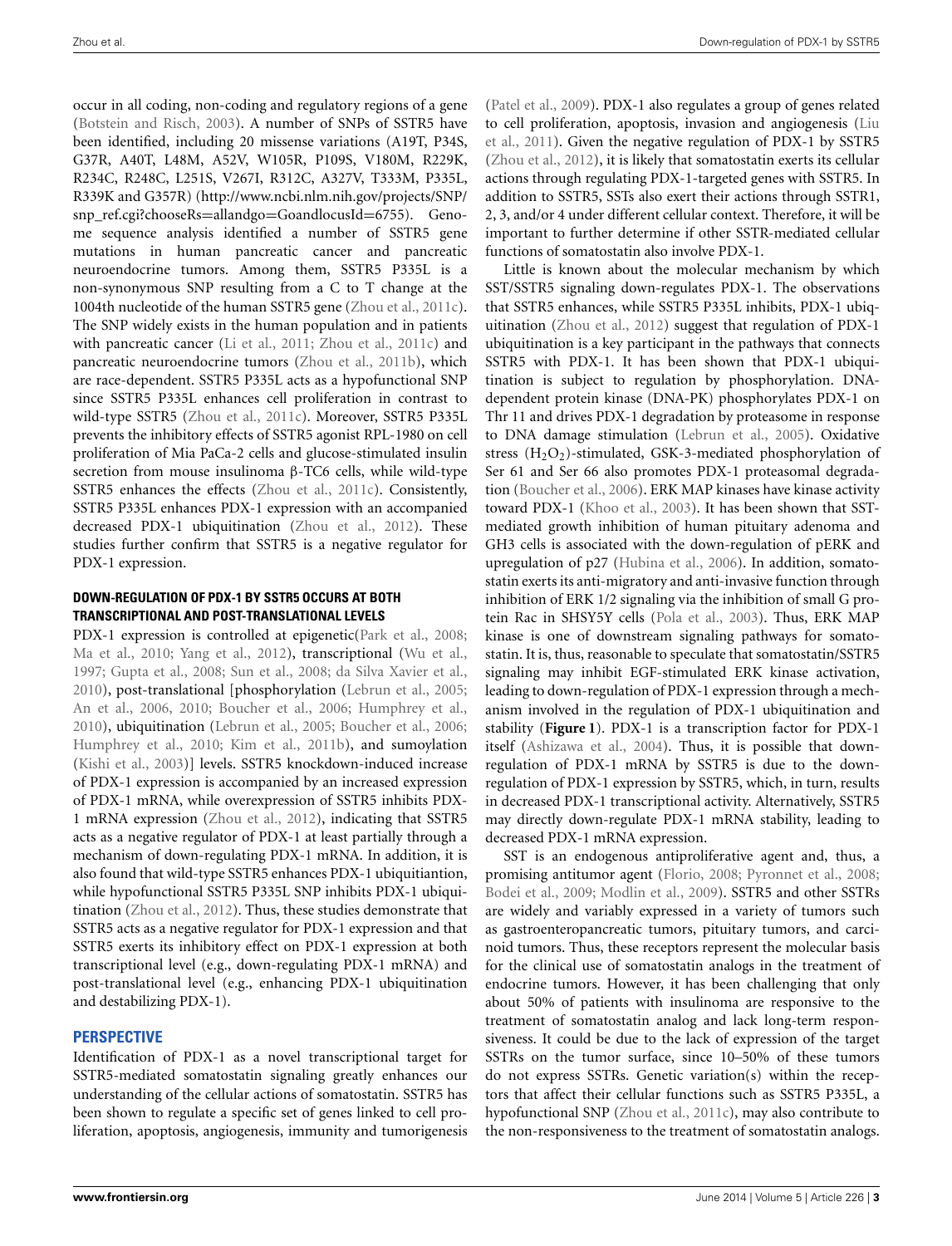

<span id="page-3-5"></span>Silencing PDX-1 efficiently inhibits tumor cell proliferation *in vitro* and tumor growth *in vivo* [\(Liu et al., 2008](#page-5-37), [2011\)](#page-5-33), showing that PDX-1 is a promising therapeutic target in cancer treatment. Thus, it is reasonable to speculate that a combined SSTR5-based tumor therapeutic approach including both somatostatin analog and other inhibiting technology of PDX-1 [for example, RNA interference control of PDX-1 [\(Liu et al.](#page-5-37), [2008](#page-5-37))] would help improve the traditional treatment with somatostatin analogs. In patients with wild-type SSTR5, knockdown PDX-1 by biPDX-1 shRNA would enhance the therapeutic effect of somatostatin analog. In the case that genetic variations exist such as SSTR5 P335L, efficient knockdown PDX-1 by shRNA would help bypass the hypofunctional effect of SSTR5 P335L. Thus, identification of PDX-1 as a transcriptional target for SSTR5 may help serve to guide the choice of therapeutic treatments.

## **ACKNOWLEDGMENTS**

This work was supported by The Pilot and Feasibility Study Grant from the CURE: Digestive Disease Research Center (P30DK41301) (to Guisheng Zhou) and the National Institutes of Health (NIH) grants NIDDK R01-DK46441 and NCI R01-CA095731 and Ann and Jerry Moss Foundation (to F.

Charles Brunicardi). Gratitude is extended to Katie Elsbury for her editorial assistance and Priscilla Massey and Jacqueline Ismen

#### **REFERENCES**

for their administrative assistance.

- <span id="page-3-0"></span>Ahlgren, U., Jonsson, J., Jonsson, L., Simu, K., and Edlund, H. (1998). betacell-specific inactivation of the mouse Ipf1/Pdx1 gene results in loss of the beta-cell phenotype and maturity onset diabetes. *Genes Dev.* 12, 1763–1768. doi: 10.1101/gad.12.12.1763
- <span id="page-3-1"></span>Al-Quobaili, F., and Montenarh, M. (2008). Pancreatic duodenal homeobox factor-1 and diabetes mellitus type 2 (review). *Int. J. Mol. Med.* 21, 399–404. doi: 10.3892/ijmm.21.4.399
- <span id="page-3-3"></span>An, R., da Silva Xavier, G., Hao, H. X., Semplici, F., Rutter, J., and Rutter, G. A. (2006). Regulation by Per-Arnt-Sim (PAS) kinase of pancreatic duodenal homeobox-1 nuclear import in pancreatic beta-cells. *Biochem. Soc. Trans.* 34, 791–793. doi: 10.1042/BST0340791
- <span id="page-3-4"></span>An, R., da Silva Xavier, G., Semplici, F., Vakhshouri, S., Hao, H. X., Rutter, J., et al. (2010). Pancreatic and duodenal homeobox 1 (PDX1) phosphorylation at serine-269 is HIPK2-dependent and affects PDX1 subnuclear localization. *Biochem. Biophys. Res. Commun.* 399, 155–161. doi: 10.1016/j.bbrc.2010. 07.035
- <span id="page-3-2"></span>Arantes, V. C., Reis, M. A., Latorraca, M. Q., Ferreira, F., Stoppiglia, L. F., Carneiro, E. M., et al. (2006). Palmitic acid increase levels of pancreatic duodenal homeobox-1 and p38/stress-activated protein kinase in islets from rats maintained on a low protein diet. *Br. J. Nutr.* 96, 1006–1012. doi: 10.1017/BJN20061950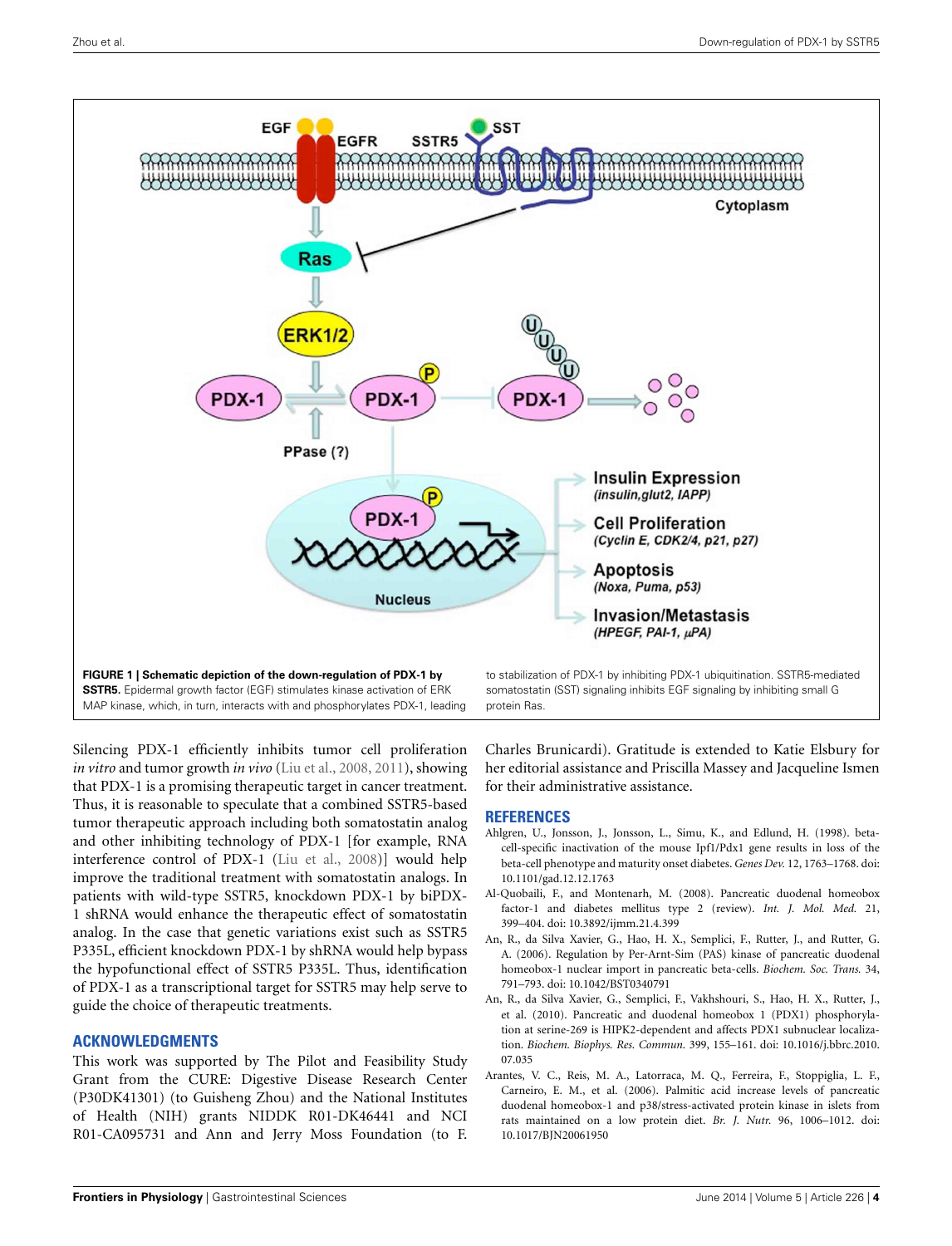- <span id="page-4-15"></span>Ashizawa, S., Brunicardi, F. C., and Wang, X. P. (2004). PDX-1 and the pancreas. *Pancreas* 28, 109–120. doi: 10.1097/00006676-200403000-00001
- <span id="page-4-0"></span>Ballian, N., Brunicardi, F. C., and Wang, X. P. (2006). Somatostatin and its receptors in the development of the endocrine pancreas. *Pancreas* 33, 1–12. doi: 10.1097/01.mpa.0000226894.16817.e8
- <span id="page-4-1"></span>Ballian, N., Hu, M., Liu, S. H., and Brunicardi, F. C. (2007). Proliferation, hyperplasia, neogenesis, and neoplasia in the islets of Langerhans. *Pancreas* 35, 199–206. doi: 10.1097/mpa.0b013e318074c6ed
- <span id="page-4-37"></span>Bodei, L., Ferone, D., Grana, C. M., Cremonesi, M., Signore, A., Dierckx, R. A., et al. (2009). Peptide receptor therapies in neuroendocrine tumors. *J. Endocrinol. Invest.* 32, 360–369. doi: 10.1007/BF03345728
- <span id="page-4-29"></span>Botstein, D., and Risch, N. (2003). Discovering genotypes underlying human phenotypes: past successes for mendelian disease, future approaches for complex disease. *Nat. Genet.* 33, 228–237. doi: 10.1038/ng1090
- <span id="page-4-25"></span>Boucher, M. J., Selander, L., Carlsson, L., and Edlund, H. (2006). Phosphorylation marks IPF1/PDX1 protein for degradation by glycogen synthase kinase 3-dependent mechanisms. *J. Biol. Chem.* 281, 6395–6403. doi: 10.1074/jbc.M511597200
- <span id="page-4-16"></span>Brissova, M., Shiota, M., Nicholson, W. E., Gannon, M., Knobel, S. M., Piston, D. W., et al. (2002). Reduction in pancreatic transcription factor PDX-1 impairs glucose-stimulated insulin secretion. *J. Biol. Chem.* 277, 11225–11232. doi: 10.1074/jbc.M111272200
- <span id="page-4-21"></span>Buffat, C., Mondon, F., Rigourd, V., Boubred, F., Bessieres, B., Fayol, L., et al. (2007). A hierarchical analysis of transcriptome alterations in intrauterine growth restriction (IUGR) reveals common pathophysiological pathways in mammals. *J. Pathol.* 213, 337–346. doi: 10.1002/path.2233
- <span id="page-4-23"></span>Buteau, J., Roduit, R., Susini, S., and Prentki, M. (1999). Glucagon-like peptide-1 promotes DNA synthesis, activates phosphatidylinositol 3-kinase and increases transcription factor pancreatic and duodenal homeobox gene 1 (PDX-1) DNA binding activity in beta (INS-1)-cells. *Diabetologia* 42, 856–864. doi: 10.1007/s001250051238
- <span id="page-4-22"></span>Chelbi, S. T., Doridot, L., Mondon, F., Dussour, C., Rebourcet, R., Busato, F., et al. (2011). Combination of promoter hypomethylation and PDX1 overexpression leads to TBX15 decrease in vascular IUGR placentas. *Epigenetics* 6, 247–255. doi: 10.4161/epi.6.2.13791
- <span id="page-4-9"></span>Chinezu, L., Vasiljevic, A., Jouanneau, E., Francois, P., Borda, A., Trouillas, J., et al. (2014). Expression of somatostatin receptors, SSTR2A and SSTR5, in 108 endocrine pituitary tumors using immunohistochemical detection with new specific monoclonal antibodies. *Hum. Pathol.* 45, 71–77. doi: 10.1016/j.humpath.2013.08.007
- <span id="page-4-31"></span>da Silva Xavier, G., Sun, G., Qian, Q., Rutter, G. A., and Leclerc, I. (2010). ChREBP regulates Pdx-1 and other glucose-sensitive genes in pancreatic beta-cells. *Biochem. Biophys. Res. Commun.* 402, 252–257. doi: 10.1016/j.bbrc.2010.10.010
- <span id="page-4-3"></span>Duran-Prado, M., Bucharles, C., Gonzalez, B. J., Vazquez-Martinez, R., Martinez-Fuentes, A. J., Garcia-Navarro, S., et al. (2007). Porcine somatostatin receptor 2 displays typical pharmacological sst2 features but unique dynamics of homodimerization and internalization. *Endocrinology* 148, 411–421. doi: 10.1210/en.2006-0920
- <span id="page-4-4"></span>Fagan, S. P., Azizzadeh, A., Moldovan, S., Ray, M., Adrian, T., Ding, X., et al. (1998). Insulin secretion is inhibited by subtype five somatostatin receptor in the mouse. *Surgery* 124, 254–259. doi: 10.1016/S0039-6060(98) 70128-X
- <span id="page-4-26"></span>Feanny, M. A., Fagan, S. P., Ballian, N., Liu, S. H., Li, Z., Wang, X., et al. (2008). PDX-1 expression is associated with islet proliferation *in vitro* and *in vivo*. *J. Surg. Res.* 144, 8–16. doi: 10.1016/j.jss.2007.04.018
- <span id="page-4-10"></span>Fleseriu, M., and Petersenn, S. (2013). New avenues in the medical treatment of Cushing's disease: corticotroph tumor targeted therapy. *J. Neurooncol.* 114, 1–11. doi: 10.1007/s11060-013-1151-1
- <span id="page-4-2"></span>Florio, T. (2008). Molecular mechanisms of the antiproliferative activity of somatostatin receptors (SSTRs) in neuroendocrine tumors. *Front. Biosci.* 13, 822–840. doi: 10.2741/2722
- <span id="page-4-17"></span>Gauthier, B. R., Wiederkehr, A., Baquie, M., Dai, C., Powers, A. C., Kerr-Conte, J., et al. (2009). PDX1 deficiency causes mitochondrial dysfunction and defective insulin secretion through TFAM suppression. *Cell Metab.* 10, 110–118. doi: 10.1016/j.cmet.2009.07.002
- <span id="page-4-27"></span>Grant, M., Alturaihi, H., Jaquet, P., Collier, B., and Kumar, U. (2008). Cell growth inhibition and functioning of human somatostatin receptor type 2 are modulated by receptor heterodimerization. *Mol. Endocrinol.* 22, 2278–2292. doi: 10.1210/me.2007-0334
- <span id="page-4-11"></span>Gu, F., Schumacher, F. R., Canzian, F., Allen, N. E., Albanes, D., Berg, C. D., et al. (2010). Eighteen insulin-like growth factor pathway genes, circulating levels of IGF-I and its binding protein, and risk of prostate and breast cancer. *Cancer Epidemiol. Biomarkers Prev.* 19, 2877–2887. doi: 10.1158/1055-9965.EPI-10-0507
- <span id="page-4-8"></span>Guo, R. S., Shi, P. D., Zhou, J., and Chen, Y. Y. (2013). Somatostatin receptors 3, 4 and 5 play important roles in gallbladder cancer. *Asian Pac. J. Cancer Prev.* 14, 4071–4075. doi: 10.7314/APJCP.2013.14.7.4071
- <span id="page-4-30"></span>Gupta, D., Jetton, T. L., Mortensen, R. M., Duan, S. Z., Peshavaria, M., and Leahy, J. L. (2008). *In vivo* and *in vitro* studies of a functional peroxisome proliferatoractivated receptor gamma response element in the mouse pdx-1 promoter. *J. Biol. Chem.* 283, 32462–32470. doi: 10.1074/jbc.M801813200
- <span id="page-4-36"></span>Hubina, E., Nanzer, A. M., Hanson, M. R., Ciccarelli, E., Losa, M., Gaia, D., et al. (2006). Somatostatin analogues stimulate p27 expression and inhibit the MAP kinase pathway in pituitary tumours. *Eur. J. Endocrinol.* 155, 371–379. doi: 10.1530/eje.1.02213
- <span id="page-4-32"></span>Humphrey, R. K., Yu, S. M., Flores, L. E., and Jhala, U. S. (2010). Glucose regulates steady-state levels of PDX1 via the reciprocal actions of GSK3 and AKT kinases. *J. Biol. Chem.* 285, 3406–3416. doi: 10.1074/jbc.M109.006734
- <span id="page-4-20"></span>Jonmarker, S., Glaessgen, A., Culp, W. D., Pisa, P., Lewensohn, R., Ekman, P., et al. (2008). Expression of PDX-1 in prostate cancer, prostatic intraepithelial neoplasia and benign prostatic tissue. *APMIS* 116, 491–498. doi: 10.1111/j.1600- 0463.2008.01020.x
- <span id="page-4-14"></span>Jonsson, J., Carlsson, L., Edlund, T., and Edlund, H. (1994). Insulin-promoterfactor 1 is required for pancreas development in mice. *Nature* 371, 606–609. doi: 10.1038/371606a0
- <span id="page-4-6"></span>Kaemmerer, D., Lupp, A., Peter, L., Fischer, E., Schulz, S., Kloppel, G., et al. (2013). Correlation of monoclonal and polyclonal somatostatin receptor 5 antibodies in pancreatic neuroendocrine tumors. *Int. J. Clin. Exp. Pathol.* 6, 49–54.
- <span id="page-4-28"></span>Kaneto, H., Miyatsuka, T., Shiraiwa, T., Yamamoto, K., Kato, K., Fujitani, Y., et al. (2007). Crucial role of PDX-1 in pancreas development, beta-cell differentiation, and induction of surrogate beta-cells. *Curr. Med. Chem.* 14, 1745–1752. doi: 10.2174/092986707781058887
- <span id="page-4-35"></span>Khoo, S., Griffen, S. C., Xia, Y., Baer, R. J., German, M. S., and Cobb, M. H. (2003). Regulation of insulin gene transcription by ERK1 and ERK2 in pancreatic beta cells. *J. Biol. Chem.* 278, 32969–32977. doi: 10.1074/jbc.M30 1198200
- <span id="page-4-7"></span>Kim, H. S., Lee, H. S., and Kim, W. H. (2011a). Clinical significance of protein expression of cyclooxygenase-2 and somatostatin receptors in gastroenteropancreatic neuroendocrine tumors. *Cancer Res. Treat.* 43, 181–188. doi: 10.4143/crt.2011.43.3.181
- <span id="page-4-33"></span>Kim, Y. C., Kim, S. Y., Mellado-Gil, J. M., Yadav, H., Neidermyer, W., Kamaraju, A. K., et al. (2011b). RB regulates pancreas development by stabilizing Pdx1. *EMBO J.* 30, 1563–1576. doi: 10.1038/emboj.2011.57
- <span id="page-4-34"></span>Kishi, A., Nakamura, T., Nishio, Y., Maegawa, H., and Kashiwagi, A. (2003). Sumoylation of Pdx1 is associated with its nuclear localization and insulin gene activation. *Am. J. Physiol. Endocrinol. Metab.* 284, E830–E840. doi: 10.1152/ajpendo.00390.2002
- <span id="page-4-18"></span>Koizumi, M., Doi, R., Toyoda, E., Masui, T., Tulachan, S. S., Kawaguchi, Y., et al. (2003). Increased PDX-1 expression is associated with outcome in patients with pancreatic cancer. *Surgery* 134, 260–266. doi: 10.1067/msy.2003.231
- <span id="page-4-12"></span>Lattanzio, L., Tonissi, F., Monteverde, M., Milano, G., Merlano, M. C., and Lo Nigro, C. (2013). Differential molecular mechanism of docetaxeloctreotide combined treatment according to the docetaxel-resistance status in PC3 prostate cancer cells. *Anticancer Drugs* 24, 120–130. doi: 10.1097/CAD.0b013e328358d1dc
- <span id="page-4-24"></span>Lebrun, P., Montminy, M. R., and Van Obberghen, E. (2005). Regulation of the pancreatic duodenal homeobox-1 protein by DNA-dependent protein kinase. *J. Biol. Chem.* 280, 38203–38210. doi: 10.1074/jbc.M504842200
- <span id="page-4-13"></span>Leonard, J., Peers, B., Johnson, T., Ferreri, K., Lee, S., and Montminy, M. R. (1993). Characterization of somatostatin transactivating factor-1, a novel homeobox factor that stimulates somatostatin expression in pancreatic islet cells. *Mol. Endocrinol.* 7, 1275–1283.
- <span id="page-4-19"></span>Leys, C. M., Nomura, S., Rudzinski, E., Kaminishi, M., Montgomery, E., Washington, M., et al. (2006). Expression of PDX-1 in human gastric metaplasia and gastric adenocarcinoma. *Hum. Pathol.* 37, 1162–1168. doi: 10.1016/j.humpath.2006.04.011
- <span id="page-4-5"></span>Li, D., Tanaka, M., Brunicardi, F. C., Fisher, W. E., Gibbs, R. A., and Gingras, M. C. (2011). Association between somatostatin receptor 5 gene polymorphisms and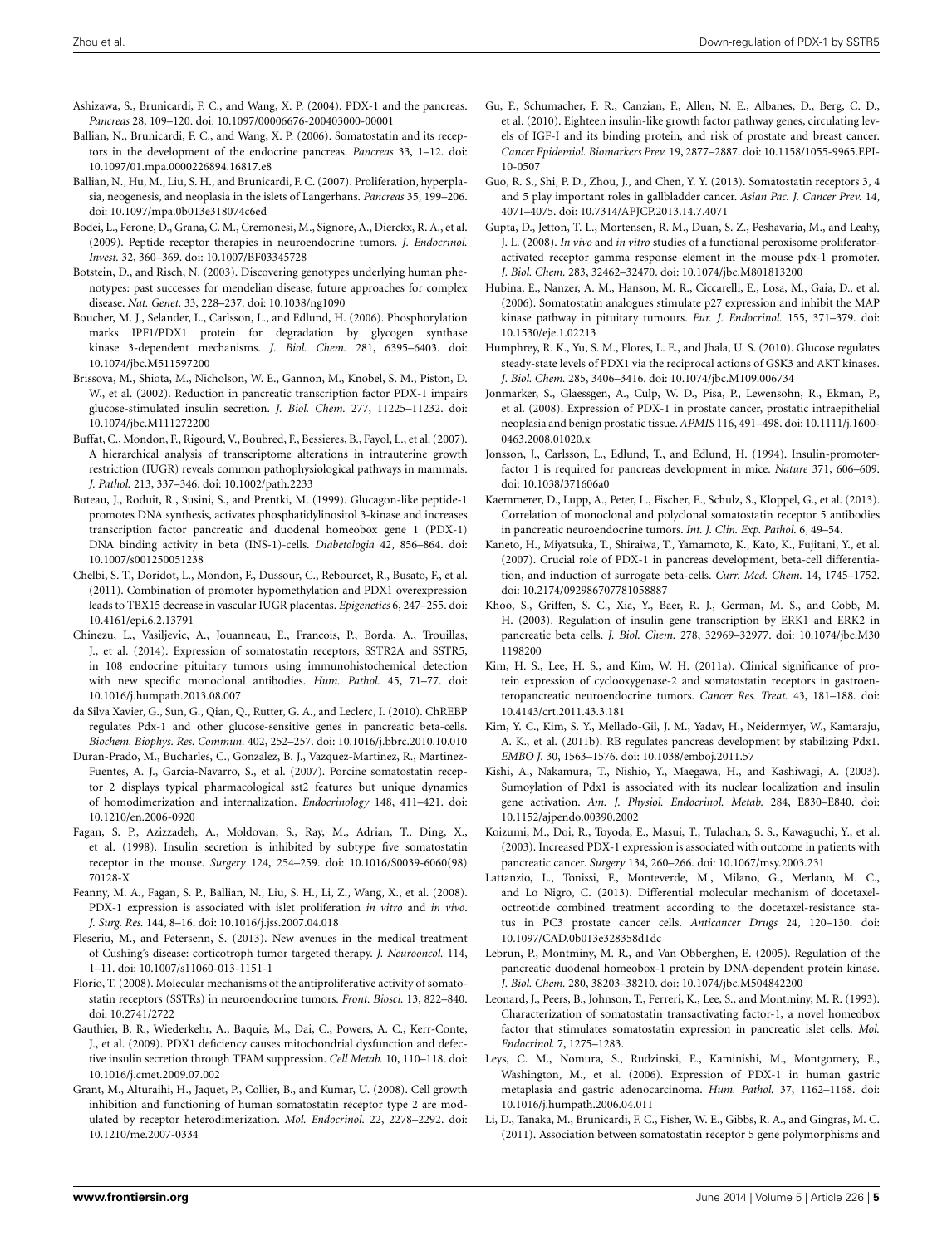pancreatic cancer risk and survival. *Cancer* 117, 2863–2872. doi: 10.1002/cncr. 25858

- <span id="page-5-29"></span>Li, Y., Cao, X., Li, L. X., Brubaker, P. L., Edlund, H., and Drucker, D. J. (2005). beta-Cell Pdx1 expression is essential for the glucoregulatory, proliferative, and cytoprotective actions of glucagon-like peptide-1. *Diabetes* 54, 482–491. doi: 10.2337/diabetes.54.2.482
- <span id="page-5-37"></span>Liu, S., Ballian, N., Belaguli, N. S., Patel, S., Li, M., Templeton, N. S., et al. (2008). PDX-1 acts as a potential molecular target for treatment of human pancreatic cancer. *Pancreas* 37, 210–220. doi: 10.1097/MPA.0b013e31816a4a33
- <span id="page-5-33"></span>Liu, S. H., Patel, S., Gingras, M. C., Nemunaitis, J., Zhou, G., Chen, C., et al. (2011). PDX-1: demonstration of oncogenic properties in pancreatic cancer. *Cancer* 117, 723–733. doi: 10.1002/cncr.25629
- <span id="page-5-27"></span>Liu, S. H., Rao, D. D., Nemunaitis, J., Senzer, N., Zhou, G., Dawson, D., et al. (2012). PDX-1 is a therapeutic target for pancreatic cancer, insulinoma and islet neoplasia using a novel RNA interference platform. *PLoS ONE* 7:e40452. doi: 10.1371/journal.pone.0040452
- <span id="page-5-26"></span>Liu, T., Gou, S. M., Wang, C. Y., Wu, H. S., Xiong, J. X., and Zhou, F. (2007). Pancreas duodenal homeobox-1 expression and significance in pancreatic cancer. *World J. Gastroenterol.* 13, 2615–2618.
- <span id="page-5-32"></span>Ma, J., Wang, J. D., Zhang, W. J., Zou, B., Chen, W. J., Lam, C. S., et al. (2010). Promoter hypermethylation and histone hypoacetylation contribute to pancreatic-duodenal homeobox 1 silencing in gastric cancer. *Carcinogenesis* 31, 1552–1560. doi: 10.1093/carcin/bgq140
- <span id="page-5-23"></span>Macfarlane, W. M., Campbell, S. C., Elrick, L. J., Oates, V., Bermano, G., Lindley, K. J., et al. (2000). Glucose regulates islet amyloid polypeptide gene transcription in a PDX1- and calcium-dependent manner. *J. Biol. Chem.* 275, 15330–15335. doi: 10.1074/jbc.M908045199
- <span id="page-5-20"></span>Macfarlane, W. M., Smith, S. B., James, R. F., Clifton, A. D., Doza, Y. N., Cohen, P., et al. (1997). The p38/reactivating kinase mitogen-activated protein kinase cascade mediates the activation of the transcription factor insulin upstream factor 1 and insulin gene transcription by high glucose in pancreatic beta-cells. *J. Biol. Chem.* 272, 20936–20944. doi: 10.1074/jbc.272.33.20936
- <span id="page-5-19"></span>Marshak, S., Totary, H., Cerasi, E., and Melloul, D. (1996). Purification of the beta-cell glucose-sensitive factor that transactivates the insulin gene differentially in normal and transformed islet cells. *Proc. Natl. Acad. Sci. U.S.A.* 93, 15057–15062. doi: 10.1073/pnas.93.26.15057
- <span id="page-5-11"></span>Mayr, B., Buslei, R., Theodoropoulou, M., Stalla, G. K., Buchfelder, M., and Schofl, C. (2013). Molecular and functional properties of densely and sparsely granulated GH-producing pituitary adenomas. *Eur. J. Endocrinol.* 169, 391–400. doi: 10.1530/EJE-13-0134
- <span id="page-5-13"></span>Mazzucchelli, R., Morichetti, D., Santinelli, A., Scarpelli, M., Bono, A. V., Lopez-Beltran, A., et al. (2011). Immunohistochemical expression and localization of somatostatin receptor subtypes in androgen ablated prostate cancer. *Cell. Oncol. (Dordr).* 34, 235–243. doi: 10.1007/s13402-011-0031-y
- <span id="page-5-18"></span>Miller, C. P., McGehee, R. E. Jr., and Habener, J. F. (1994). IDX-1: a new homeodomain transcription factor expressed in rat pancreatic islets and duodenum that transactivates the somatostatin gene. *EMBO J.* 13, 1145–1156.
- <span id="page-5-25"></span>Miyatsuka, T., Kaneto, H., Shiraiwa, T., Matsuoka, T. A., and Yamamoto, K. (2006). Persistent expression of PDX-1 in the pancreas causes acinar-toductal metaplasia through Stat3 activation. *Genes Dev.* 20, 1435–1440. doi: 10.1101/gad.1412806
- <span id="page-5-36"></span>Modlin, I. M., Pavel, M., Kidd, M., and Gustafsson, B. I. (2009). Review article: somatostatin analogues in the treatment of gastroenteropancreatic neuroendocrine (carcinoid) tumours. *Aliment. Pharmacol. Ther.* 31, 169–188. doi: 10.1111/j.1365-2036.2009.04174.x
- <span id="page-5-3"></span>Moldovan, S., DeMayo, F., and Brunicardi, F. C. (1998). Cloning of the mouse SSTR5 gene. *J. Surg. Res.* 76, 57–60. doi: 10.1006/jsre.1998.5286
- <span id="page-5-28"></span>Movassat, J., Beattie, G. M., Lopez, A. D., and Hayek, A. (2002). Exendin 4 upregulates expression of PDX 1 and hastens differentiation and maturation of human fetal pancreatic cells. *J. Clin. Endocrinol. Metab.* 87, 4775–4781. doi: 10.1210/jc.2002-020137
- <span id="page-5-10"></span>Nishioka, H., Tamura, K., Iida, H., Kutsukake, M., Endo, A., Ikeda, Y., et al. (2011). Co-expression of somatostatin receptor subtypes and estrogen receptor-alpha mRNAs by non-functioning pituitary adenomas in young patients. *Mol. Cell. Endocrinol.* 331, 73–78. doi: 10.1016/j.mce.2010.08.011
- <span id="page-5-12"></span>Ocak, M., Demirci, E., Kabasakal, L., Aygun, A., Tutar, R. O., Araman, A., et al. (2013). Evaluation and comparison of Ga-68 DOTA-TATE and Ga-68 DOTA-NOC PET/CT imaging in well-differentiated thyroid cancer. *Nucl. Med. Commun.* 34, 1084–1089. doi: 10.1097/MNM.0b013e328364eaab
- <span id="page-5-9"></span>Oddstig, J., Bernhardt, P., Nilsson, O., Ahlman, H., and Forssell-Aronsson, E. (2011). Radiation induces up-regulation of somatostatin receptors 1, 2, and 5 in small cell lung cancer *in vitro* also at low absorbed doses. *Cancer Biother. Radiopharm.* 26, 759–765. doi: 10.1089/cbr.2010.0921
- <span id="page-5-16"></span>Ohlsson, H., Karlsson, K., and Edlund, T. (1993). IPF1, a homeodomain-containing transactivator of the insulin gene. *EMBO J.* 12, 4251–4259.
- <span id="page-5-17"></span>Olson, L. K., Redmon, J. B., Towle, H. C., and Robertson, R. P. (1993). Chronic exposure of HIT cells to high glucose concentrations paradoxically decreases insulin gene transcription and alters binding of insulin gene regulatory protein. *J. Clin. Invest.* 92, 514–519. doi: 10.1172/JCI116596
- <span id="page-5-31"></span>Park, J. H., Stoffers, D. A., Nicholls, R. D., and Simmons, R. A. (2008). Development of type 2 diabetes following intrauterine growth retardation in rats is associated with progressive epigenetic silencing of Pdx1. *J. Clin. Invest.* 118, 2316–2324. doi: 10.1172/JCI33655
- <span id="page-5-15"></span>Patel, S. G., Zhou, G., Liu, S. H., Li, M., Jeong, J. W., Demayo, F. J., et al. (2009). Microarray analysis of somatostatin receptor 5-regulated gene expression profiles in murine pancreas. *World J. Surg.* 33, 630–637. doi: 10.1007/s00268-008- 9893-1
- <span id="page-5-0"></span>Patel, Y. C. (1999). Somatostatin and its receptor family. *Front. Neuroendocrinol.* 20, 157–198. doi: 10.1006/frne.1999.0183
- <span id="page-5-6"></span>Peverelli, E., Mantovani, G., Calebiro, D., Doni, A., Bondioni, S., Lania, A., et al. (2008). The third intracellular loop of the human somatostatin receptor 5 is crucial for arrestin binding and receptor internalization after somatostatin stimulation. *Mol. Endocrinol.* 22, 676–688. doi: 10.1210/me.2007-0068
- <span id="page-5-5"></span>Pfeiffer, M., Koch, T., Schroder, H., Klutzny, M., Kirscht, S., Kreienkamp, H. J., et al. (2001). Homo- and heterodimerization of somatostatin receptor subtypes. Inactivation of sst(3) receptor function by heterodimerization with sst(2A). *J. Biol. Chem.* 276, 14027–14036. doi: 10.1074/jbc.M006084200
- <span id="page-5-34"></span>Pola, S., Cattaneo, M. G., and Vicentini, L. M. (2003). Anti-migratory and anti-invasive effect of somatostatin in human neuroblastoma cells: involvement of Rac and MAP kinase activity. *J. Biol. Chem.* 278, 40601–40606. doi: 10.1074/jbc.M306510200
- <span id="page-5-30"></span>Puddu, A., Storace, D., Odetti, P., and Viviani, G. L. (2010). Advanced glycation end-products affect transcription factors regulating insulin gene expression. *Biochem. Biophys. Res. Commun.* 395, 122–125. doi: 10.1016/j.bbrc.2010.03.152
- <span id="page-5-35"></span>Pyronnet, S., Bousquet, C., Najib, S., Azar, R., Laklai, H., and Susini, C. (2008). Antitumor effects of somatostatin. *Mol. Cell. Endocrinol.* 286, 230–237. doi: 10.1016/j.mce.2008.02.002
- <span id="page-5-14"></span>Qiu, C. Z., Wang, C., Huang, Z. X., Zhu, S. Z., Wu, Y. Y., and Qiu, J. L. (2006). Relationship between somatostatin receptor subtype expression and clinicopathology, Ki-67, Bcl-2 and p53 in colorectal cancer. *World J. Gastroenterol.* 12, 2011–2015. doi: 10.3748/wjg.v12.i13.2011
- <span id="page-5-1"></span>Raynor, K., O'Carroll, A. M., Kong, H., Yasuda, K., Mahan, L. C., Bell, G. I., et al. (1993). Characterization of cloned somatostatin receptors SSTR4 and SSTR5. *Mol. Pharmacol.* 44, 385–392.
- <span id="page-5-2"></span>Reisine, T., and Bell, G. I. (1995). Molecular biology of somatostatin receptors. *Endocr. Rev.* 16, 427–442.
- <span id="page-5-7"></span>Reubi, J. C., Horisberger, U., Essed, C. E., Jeekel, J., Klijn, J. G., and Lamberts, S. W. (1988). Absence of somatostatin receptors in human exocrine pancreatic adenocarcinomas. *Gastroenterology* 95, 760–763.
- <span id="page-5-4"></span>Rocheville, M., Lange, D. C., Kumar, U., Sasi, R., Patel, R. C., and Patel, Y. C. (2000). Subtypes of the somatostatin receptor assemble as functional homoand heterodimers. *J. Biol. Chem.* 275, 7862–7869. doi: 10.1074/jbc.275.11.7862
- <span id="page-5-24"></span>Sakai, H., Eishi, Y., Li, X. L., Akiyama, Y., Miyake, S., Takizawa, T., et al. (2004). PDX-1 homeobox protein expression in pseudopyloric glands and gastric carcinomas. *Gut* 53, 323–330. doi: 10.1136/gut.2003.026609
- <span id="page-5-8"></span>Sclafani, F., Carnaghi, C., Di Tommaso, L., Rodari, M., Destro, A., Rimassa, L., et al. (2011). Detection of somatostatin receptor subtypes 2 and 5 by somatostatin receptor scintigraphy and immunohistochemistry: clinical implications in the diagnostic and therapeutic management of gastroenteropancreatic neuroendocrine tumors. *Tumori* 97, 620–628. doi: 10.1700/989.10722
- <span id="page-5-22"></span>Serup, P., Jensen, J., Andersen, F. G., Jorgensen, M. C., Blume, N., Holst, J. J., et al. (1996). Induction of insulin and islet amyloid polypeptide production in pancreatic islet glucagonoma cells by insulin promoter factor 1. *Proc. Natl. Acad. Sci. U.S.A.* 93, 9015–9020. doi: 10.1073/pnas.93.17.9015
- <span id="page-5-21"></span>Stoffers, D. A., Zinkin, N. T., Stanojevic, V., Clarke, W. L., and Habener, J. F. (1997). Pancreatic agenesis attributable to a single nucleotide deletion in the human IPF1 gene coding sequence. *Nat. Genet.* 15, 106–110. doi: 10.1038/ng 0197-106